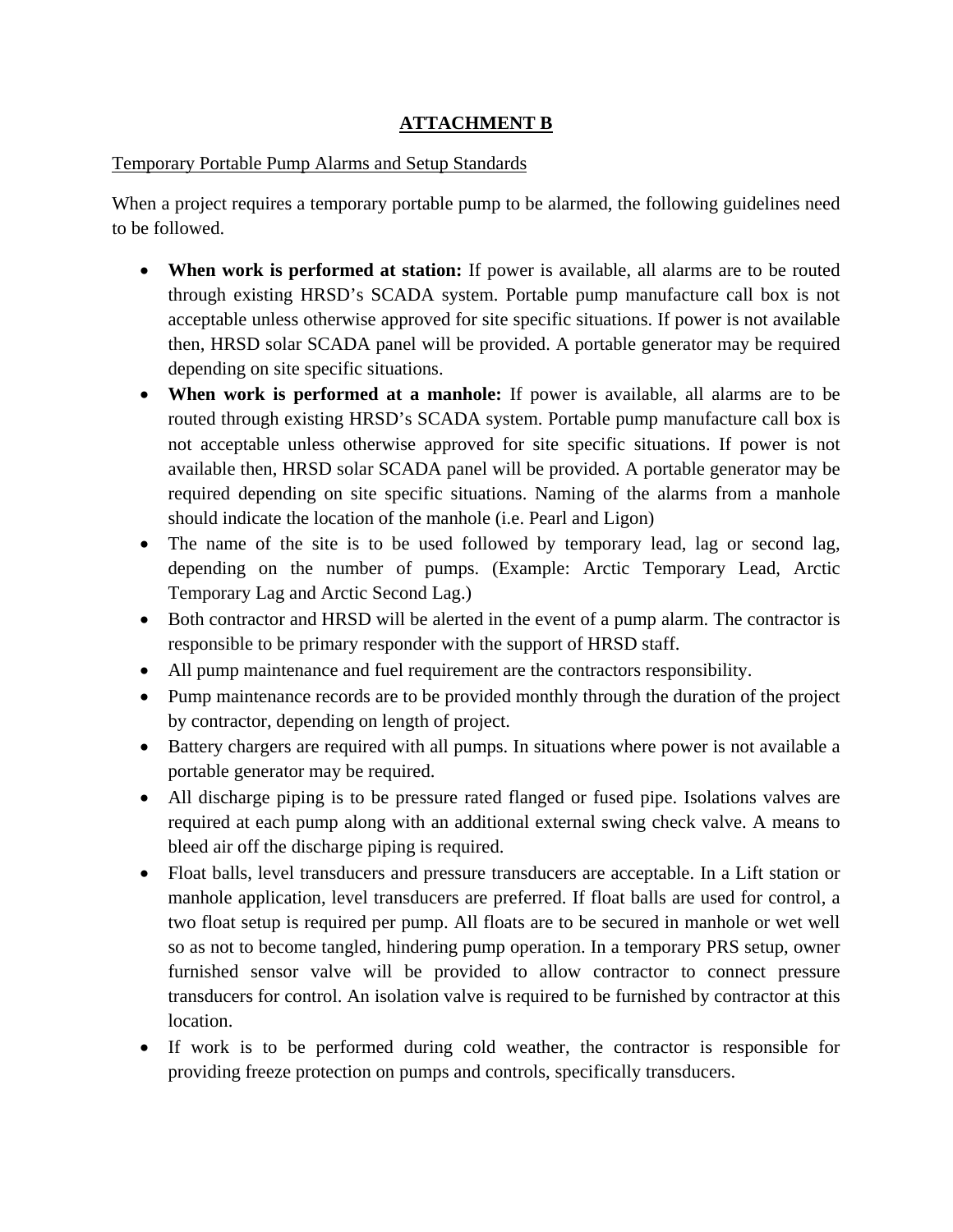- Depending on location and duration of job, concrete protective barrier wall may be required.
- All manholes and wet wells where temporary pumps are being used must be secured to prevent trip hazards, fall risks and odor issues.

The following standard alarms are required. Site specific alarms will be evaluated on a as need basis.

### **Two Pump Lift station Or Manhole (Diesel Pumps)**

Lead Fail / Normal

Lag On / off

High well Alarm / Normal (HRSD furnished float ball if station alarms cannot be used)

Overflow Alarm / Normal (Determined necessary according to length of Job. HRSD furnished float ball if station alarms cannot be used.)

### **Three Pump Lift station Or Manhole (Diesel Pumps)**

Lead Fail / Normal

Lag On / off

Second Lag On / Off

High well Alarm / Normal (HRSD furnished float ball if station alarms cannot be used)

Overflow Alarm / Normal (Determined necessary according to length of Job. HRSD furnished float ball if station alarms cannot be used.)

### **Two Pump Lift Station or Manhole (Diesel Pumps) New Prime Guard Controller**

Lead Fail / Normal

Lag On / off and Fail / Normal

High well Alarm / Normal (HRSD furnished float ball if station alarms cannot be used)

Overflow Alarm / Normal (Determined necessary according to length of Job. HRSD furnished float ball if station alarms cannot be used.)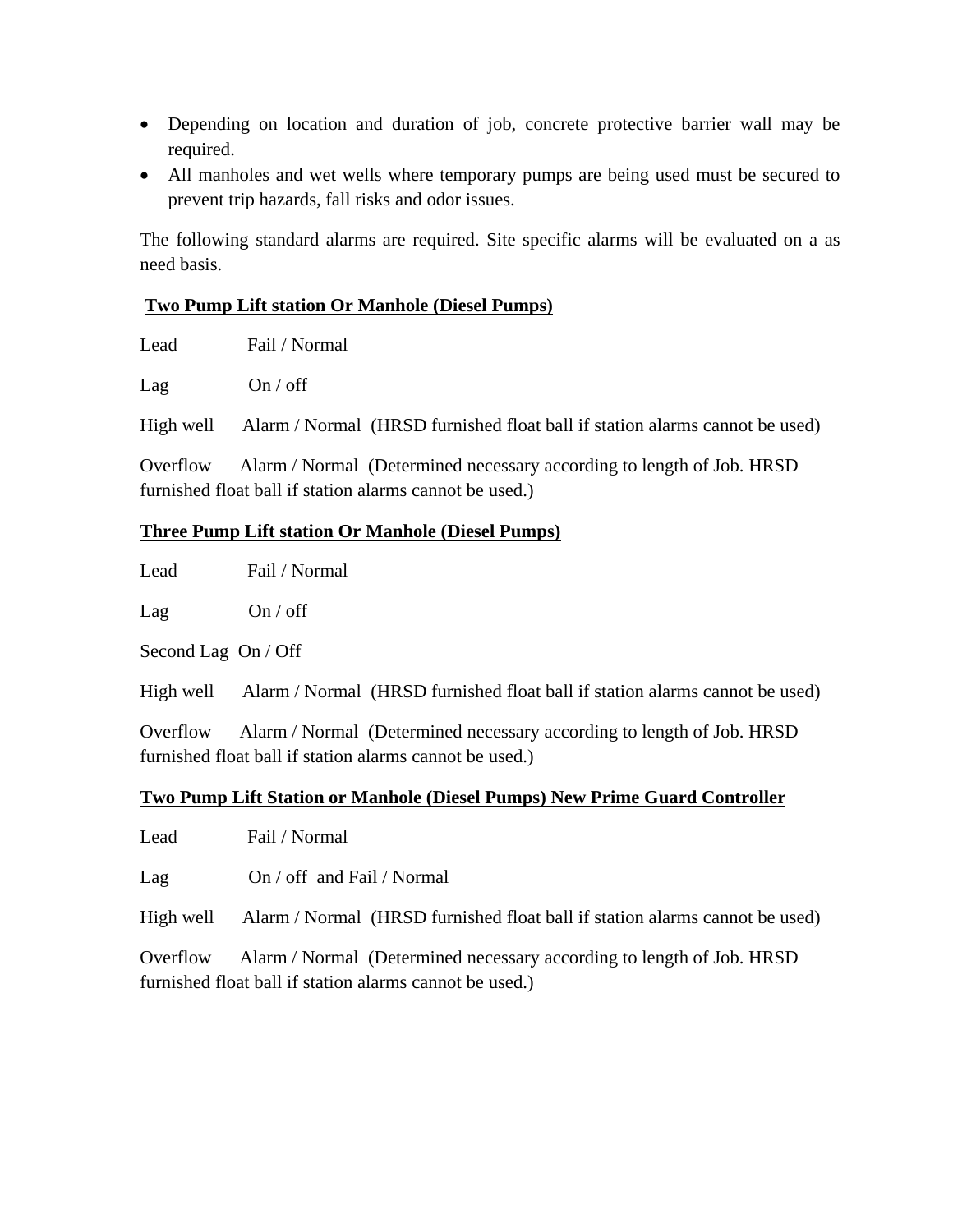# **Two Pump Lift Station or Manhole (One electric one diesel pump) New Prime Guard Controller**

Dominion Power On / OFF

Lead Fail / Normal (Electric)

Lag On / off and Fail / Normal

High well Alarm / Normal (HRSD furnished float ball if station alarms cannot be used)

Overflow Alarm / Normal (Determined necessary according to length of Job. HRSD furnished float ball if station alarms cannot be used.)

(For HRSD monitoring purposes only, provide well level.)

# **Three Pump Lift Station or Manhole (One electric two diesel pump) New Prime Guard Controller**

Dominion Power On / OFF

Lead Fail / Normal (Electric)

Lag On / off and Fail / Normal

Second Lag On / off and Fail / Normal

High well Alarm / Normal (HRSD furnished float ball if station alarms cannot be used)

Overflow Alarm / Normal (Determined necessary according to length of Job. HRSD furnished float ball if station alarms cannot be used.)

(For HRSD monitoring purposes only, provide well level.)

## **Two Pump PRS (Diesel Pumps) New Prime Guard Controller**

Lead Fail / Normal

Lag On / off and Fail / Normal

(For HRSD monitoring purposes only, provide Suction and Discharge pressures.)

## **Three Pump PRS (Diesel Pumps) New Prime Guard Controller**

Lead Fail / Normal

Lag On / off and Fail / Normal

Second Lag On / off and Fail / Normal